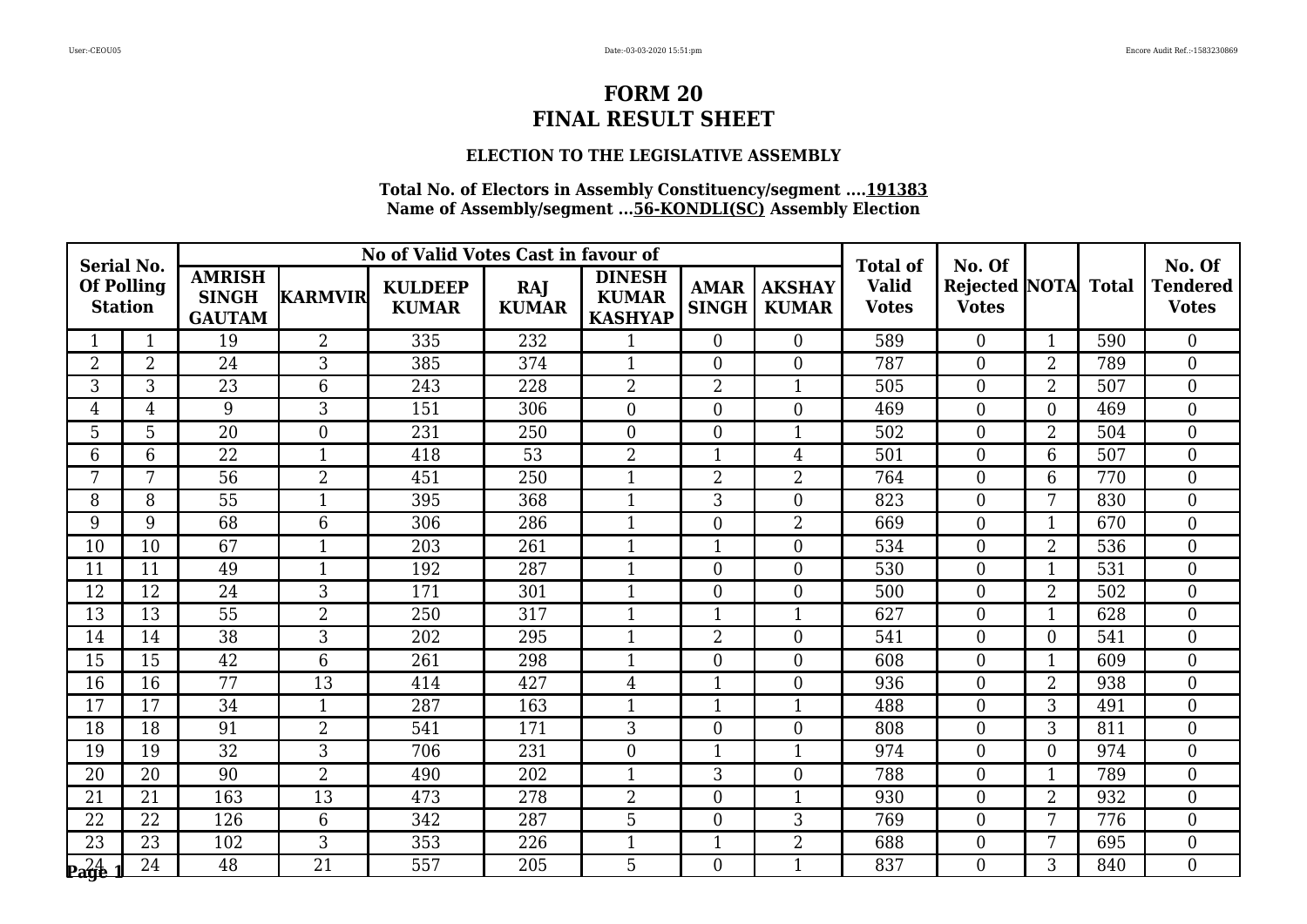## **ELECTION TO THE LEGISLATIVE ASSEMBLY**

| <b>Serial No.</b>        |                                     |                                                |                 | No of Valid Votes Cast in favour of |                     |                                                 |                             |                               | <b>Total of</b>              | No. Of                               |                |              | No. Of                          |
|--------------------------|-------------------------------------|------------------------------------------------|-----------------|-------------------------------------|---------------------|-------------------------------------------------|-----------------------------|-------------------------------|------------------------------|--------------------------------------|----------------|--------------|---------------------------------|
|                          | <b>Of Polling</b><br><b>Station</b> | <b>AMRISH</b><br><b>SINGH</b><br><b>GAUTAM</b> | <b>KARMVIR</b>  | <b>KULDEEP</b><br><b>KUMAR</b>      | RAJ<br><b>KUMAR</b> | <b>DINESH</b><br><b>KUMAR</b><br><b>KASHYAP</b> | <b>AMAR</b><br><b>SINGH</b> | <b>AKSHAY</b><br><b>KUMAR</b> | <b>Valid</b><br><b>Votes</b> | <b>Rejected NOTA</b><br><b>Votes</b> |                | <b>Total</b> | <b>Tendered</b><br><b>Votes</b> |
| 25                       | 25                                  | 36                                             | 15              | 421                                 | 155                 | 3                                               | 5                           | $\mathbf{1}$                  | 636                          | $\overline{0}$                       | $\mathbf{1}$   | 637          | $\theta$                        |
| 26                       | 26                                  | 31                                             | 11              | 601                                 | 110                 |                                                 | $\overline{2}$              | 3                             | 759                          | $\overline{0}$                       | 1              | 760          | $\overline{0}$                  |
| 27                       | 27                                  | 34                                             | $\overline{7}$  | 500                                 | 105                 | $\overline{2}$                                  | $\overline{2}$              | $\mathbf{1}$                  | 651                          | $\overline{0}$                       | $\mathbf{1}$   | 652          | $\boldsymbol{0}$                |
| 28                       | 28                                  | 43                                             | 16              | 668                                 | 154                 | $\overline{2}$                                  | $\overline{2}$              | 2                             | 887                          | $\boldsymbol{0}$                     | 6              | 893          | $\boldsymbol{0}$                |
| 29                       | 29                                  | $\overline{43}$                                | $\overline{2}$  | 466                                 | 90                  | $\overline{2}$                                  | $\mathbf{1}$                | $\mathbf{1}$                  | 605                          | $\overline{0}$                       | $\overline{2}$ | 607          | $\overline{0}$                  |
| 30                       | 30                                  | 30                                             | 12              | 594                                 | 254                 | $\overline{4}$                                  | $\overline{2}$              | $\mathbf{1}$                  | 897                          | $\overline{0}$                       | 3              | 900          | $\mathbf{0}$                    |
| 31                       | 31                                  | 59                                             | 10              | 671                                 | 165                 | $\theta$                                        | $\mathbf{1}$                | $\theta$                      | 906                          | $\overline{0}$                       | $\overline{2}$ | 908          | $\overline{0}$                  |
| 32                       | 32                                  | 25                                             | $\mathbf{1}$    | 480                                 | 69                  | 3                                               | $\mathbf{1}$                | $\overline{2}$                | 581                          | $\overline{0}$                       | 3              | 584          | $\mathbf{0}$                    |
| 33                       | 33                                  | 31                                             | 11              | 344                                 | 74                  | $\overline{2}$                                  | $\boldsymbol{0}$            | $\overline{2}$                | 464                          | $\overline{0}$                       | $\overline{0}$ | 464          | $\mathbf{0}$                    |
| 34                       | 34                                  | 80                                             | 36              | 613                                 | 188                 | $\mathbf{1}$                                    | $\mathbf{1}$                | $\mathbf{1}$                  | 920                          | $\overline{0}$                       | $\overline{2}$ | 922          | $\overline{0}$                  |
| 35                       | 35                                  | 86                                             | 10              | 625                                 | 152                 | $\theta$                                        | 3                           | $\mathbf 1$                   | 877                          | $\overline{0}$                       | 5              | 882          | $\boldsymbol{0}$                |
| 36                       | 36                                  | 286                                            | 12              | 513                                 | 168                 | 3                                               | 8                           | $\overline{2}$                | 992                          | $\overline{0}$                       | 5              | 997          | $\overline{0}$                  |
| 37                       | 37                                  | 44                                             | 5               | 697                                 | 259                 | $\overline{0}$                                  | 3                           | $\overline{2}$                | 1010                         | $\overline{0}$                       | $\overline{2}$ | 1012         | $\boldsymbol{0}$                |
| 38                       | 38                                  | 47                                             | 7               | 666                                 | 311                 | $\overline{0}$                                  | 3                           | $\mathbf{1}$                  | 1035                         | $\overline{0}$                       | 5              | 1040         | $\overline{0}$                  |
| 39                       | 39                                  | 8                                              | $\overline{23}$ | 329                                 | 158                 |                                                 | $\theta$                    | $\overline{2}$                | 521                          | $\overline{0}$                       | $\overline{2}$ | 523          | $\overline{0}$                  |
| 40                       | 40                                  | 12                                             | 12              | 398                                 | 218                 | $\overline{0}$                                  | $\mathbf{1}$                | $\mathbf{1}$                  | 642                          | $\overline{0}$                       | $\overline{2}$ | 644          | $\mathbf{0}$                    |
| 41                       | 41                                  | 16                                             | 22              | 607                                 | 273                 | 3                                               | $\mathbf{1}$                | $\boldsymbol{0}$              | 922                          | $\overline{0}$                       | $\overline{2}$ | 924          | $\mathbf{0}$                    |
| 42                       | 42                                  | 59                                             | 8               | 731                                 | 207                 | $\overline{0}$                                  | $\overline{1}$              | $\overline{4}$                | 1010                         | $\overline{0}$                       | $\overline{2}$ | 1012         | $\overline{0}$                  |
| 43                       | 43                                  | 23                                             | 7               | 496                                 | 98                  |                                                 | $\mathbf{1}$                | $\mathbf{1}$                  | 627                          | $\overline{0}$                       | 4              | 631          | $\overline{0}$                  |
| 44                       | 44                                  | 42                                             | 6               | 555                                 | 322                 | $\mathbf{1}$                                    | $\overline{2}$              | $\mathbf{1}$                  | 929                          | $\overline{0}$                       | 5              | 934          | $\boldsymbol{0}$                |
| 45                       | 45                                  | 28                                             | 8               | 624                                 | 304                 | $\mathbf{1}$                                    | 5                           | $\overline{4}$                | 974                          | $\overline{0}$                       | 3              | 977          | $\overline{0}$                  |
| 46                       | 46                                  | 16                                             | 2               | 409                                 | 295                 | 3                                               | $\mathbf 1$                 | $\mathbf{1}$                  | 727                          | $\overline{0}$                       | 4              | 731          | $\boldsymbol{0}$                |
| 47                       | 47                                  | 8                                              | 6               | 338                                 | 265                 | $\mathbf{1}$                                    | $\overline{0}$              | $\mathbf{1}$                  | 619                          | $\overline{0}$                       | $\overline{2}$ | 621          | $\mathbf{0}$                    |
| $P_4$ <sup>48</sup> $_2$ | 48                                  | 48                                             | 13              | 676                                 | 219                 | $\mathbf{1}$                                    | 3                           | $\overline{4}$                | 964                          | $\overline{0}$                       | 6              | 970          | $\overline{0}$                  |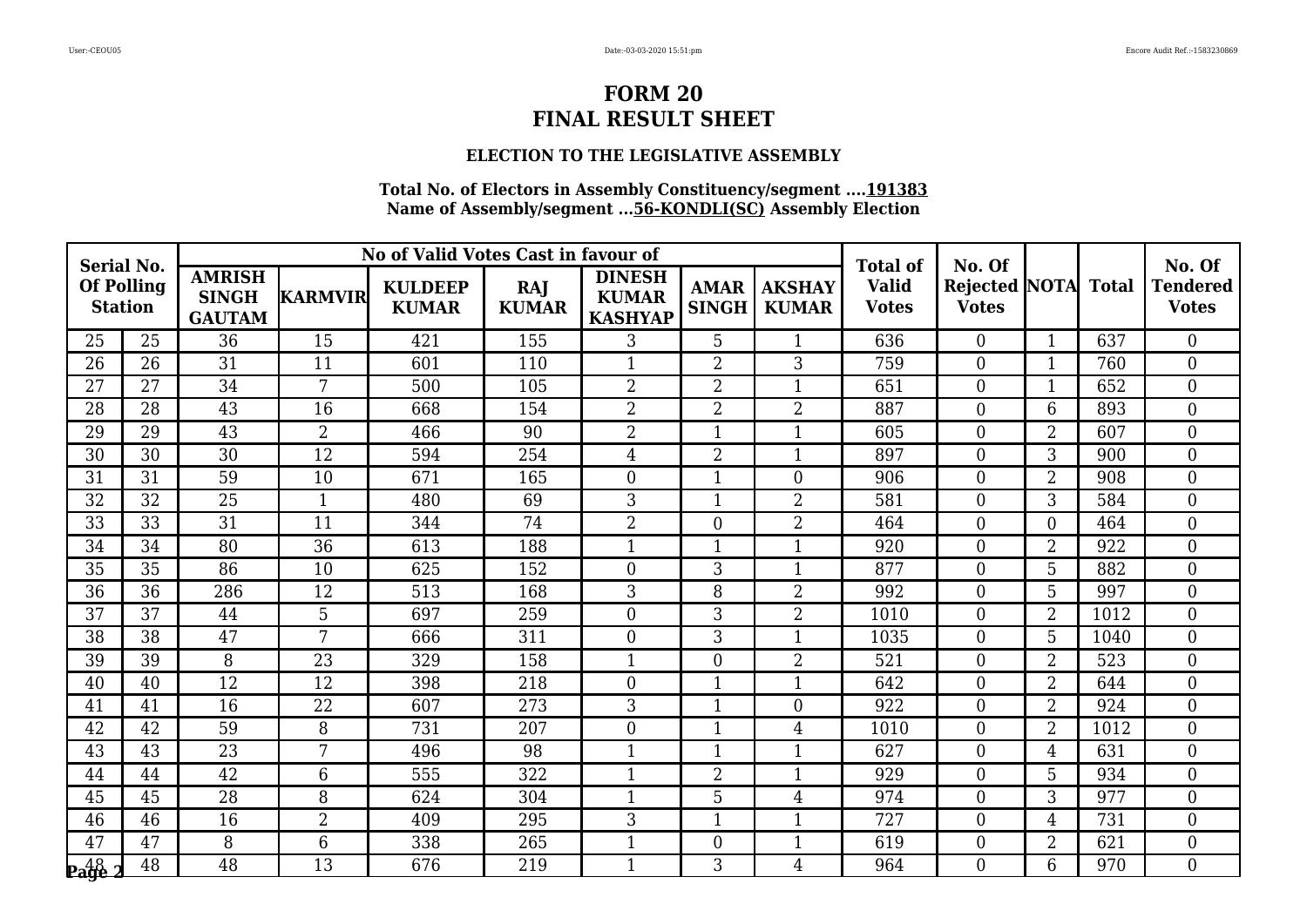## **ELECTION TO THE LEGISLATIVE ASSEMBLY**

| <b>Serial No.</b>            |                 |                                                |                | No of Valid Votes Cast in favour of |                     |                                                 |                             |                               | <b>Total of</b>              | No. Of                               |                |              | No. Of                          |
|------------------------------|-----------------|------------------------------------------------|----------------|-------------------------------------|---------------------|-------------------------------------------------|-----------------------------|-------------------------------|------------------------------|--------------------------------------|----------------|--------------|---------------------------------|
| <b>Of Polling</b>            | <b>Station</b>  | <b>AMRISH</b><br><b>SINGH</b><br><b>GAUTAM</b> | <b>KARMVIR</b> | <b>KULDEEP</b><br><b>KUMAR</b>      | RAJ<br><b>KUMAR</b> | <b>DINESH</b><br><b>KUMAR</b><br><b>KASHYAP</b> | <b>AMAR</b><br><b>SINGH</b> | <b>AKSHAY</b><br><b>KUMAR</b> | <b>Valid</b><br><b>Votes</b> | <b>Rejected NOTA</b><br><b>Votes</b> |                | <b>Total</b> | <b>Tendered</b><br><b>Votes</b> |
| 49                           | 49              | 7                                              | 9              | 734                                 | 209                 | 1                                               | $\overline{4}$              | $\mathbf{1}$                  | 965                          | $\overline{0}$                       | 6              | 971          | $\theta$                        |
| 50                           | 50              | 64                                             | 7              | 583                                 | 214                 | 3                                               | $\overline{2}$              | $\mathbf{1}$                  | 874                          | $\overline{0}$                       | $\overline{4}$ | 878          | $\overline{0}$                  |
| 51                           | 51              | 28                                             | 3              | 605                                 | 242                 | 3                                               | $\mathbf{1}$                | $\mathbf{1}$                  | 883                          | $\overline{0}$                       | $\overline{2}$ | 885          | $\boldsymbol{0}$                |
| 52                           | 52              | 24                                             | $\overline{2}$ | 555                                 | 130                 | $\mathbf{1}$                                    | $\overline{0}$              | $\overline{0}$                | 712                          | $\boldsymbol{0}$                     | 7              | 719          | $\boldsymbol{0}$                |
| 53                           | $\overline{53}$ | $\overline{31}$                                | $\mathbf{1}$   | 274                                 | 290                 |                                                 | $\mathbf{1}$                | 3                             | 601                          | $\overline{0}$                       | 3              | 604          | $\overline{0}$                  |
| 54                           | 54              | 14                                             | 5              | 256                                 | 197                 | $\overline{0}$                                  | $\overline{0}$              | $\mathbf{1}$                  | 473                          | $\overline{0}$                       | $\overline{2}$ | 475          | $\mathbf{0}$                    |
| 55                           | 55              | 8                                              | 3              | 161                                 | 284                 | $\mathbf{1}$                                    | $\theta$                    | $\mathbf{1}$                  | 458                          | $\overline{0}$                       | $\overline{0}$ | 458          | $\overline{0}$                  |
| 56                           | 56              | 11                                             | 8              | 224                                 | 337                 | $\overline{0}$                                  | $\overline{0}$              | 3                             | 583                          | $\overline{0}$                       | 4              | 587          | $\mathbf{0}$                    |
| 57                           | 57              | 16                                             | $\overline{5}$ | 224                                 | 331                 |                                                 | $\boldsymbol{0}$            | $\overline{2}$                | 579                          | $\overline{0}$                       | $\overline{2}$ | 581          | $\mathbf{0}$                    |
| 58                           | 58              | 13                                             | 8              | 163                                 | 337                 | $\theta$                                        | $\overline{2}$              | 3                             | 526                          | $\overline{0}$                       | 3              | 529          | $\overline{0}$                  |
| 59                           | 59              | 18                                             | 6              | 249                                 | 390                 | $\overline{0}$                                  | $\mathbf{1}$                | $\overline{2}$                | 666                          | $\overline{0}$                       | 3              | 669          | $\boldsymbol{0}$                |
| 60                           | 60              | $\overline{4}$                                 | 9              | 248                                 | 483                 |                                                 | $\mathbf{1}$                | $\mathbf{1}$                  | 747                          | $\overline{0}$                       | 1              | 748          | $\overline{0}$                  |
| 61                           | 61              | 14                                             | 5              | 203                                 | 401                 | $\overline{4}$                                  | $\overline{0}$              | $\boldsymbol{0}$              | 627                          | $\boldsymbol{0}$                     | $\mathbf{1}$   | 628          | $\boldsymbol{0}$                |
| 62                           | 62              | 7                                              | 5              | 166                                 | 141                 | $\overline{0}$                                  | $\overline{0}$              | $\mathbf{1}$                  | 320                          | $\overline{0}$                       | $\overline{0}$ | 320          | $\overline{0}$                  |
| 63                           | 63              | $\overline{31}$                                | 12             | 335                                 | 291                 |                                                 | $\mathbf{1}$                | 6                             | 677                          | $\overline{0}$                       | $\overline{2}$ | 679          | $\overline{0}$                  |
| 64                           | 64              | 20                                             | 63             | 519                                 | 211                 | $\mathbf{1}$                                    | $\overline{2}$              | 22                            | 838                          | $\overline{0}$                       | $\overline{2}$ | 840          | $\mathbf{0}$                    |
| 65                           | 65              | 15                                             | 18             | 458                                 | 91                  | 3                                               | $\mathbf{1}$                | 17                            | 603                          | $\overline{0}$                       | 3              | 606          | $\mathbf{0}$                    |
| 66                           | 66              | $\overline{38}$                                | 102            | 618                                 | 150                 | $\overline{0}$                                  | $\overline{1}$              | 6                             | 915                          | $\overline{0}$                       | $\overline{2}$ | 917          | $\overline{0}$                  |
| 67                           | 67              | 15                                             | 56             | 467                                 | 82                  | $\overline{0}$                                  | $\mathbf{1}$                | $\overline{4}$                | 625                          | $\overline{0}$                       | 4              | 629          | $\overline{0}$                  |
| 68                           | 68              | 23                                             | 73             | 700                                 | 155                 | 3                                               | 5                           | 49                            | 1008                         | $\overline{0}$                       | 7              | 1015         | $\boldsymbol{0}$                |
| 69                           | 69              | 34                                             | 48             | 655                                 | 100                 | $\mathbf{1}$                                    | $\overline{2}$              | 10                            | 850                          | $\overline{0}$                       | 5              | 855          | $\overline{0}$                  |
| 70                           | 70              | 14                                             | 57             | 401                                 | 88                  |                                                 | $\overline{0}$              | 5                             | 566                          | $\overline{0}$                       | $\overline{2}$ | 568          | $\mathbf{0}$                    |
| 71                           | 71              | 11                                             | 61             | 374                                 | 72                  | $\boldsymbol{0}$                                | $\overline{2}$              | 3                             | 523                          | $\overline{0}$                       | $\mathbf{1}$   | 524          | $\mathbf{0}$                    |
| $\mathbf{p}_\mathbf{a}$ ge 3 | $\overline{72}$ | $\overline{31}$                                | 26             | 253                                 | 112                 | $\Omega$                                        | $\overline{0}$              | $\mathbf{1}$                  | 423                          | $\overline{0}$                       | $\Omega$       | 423          | $\theta$                        |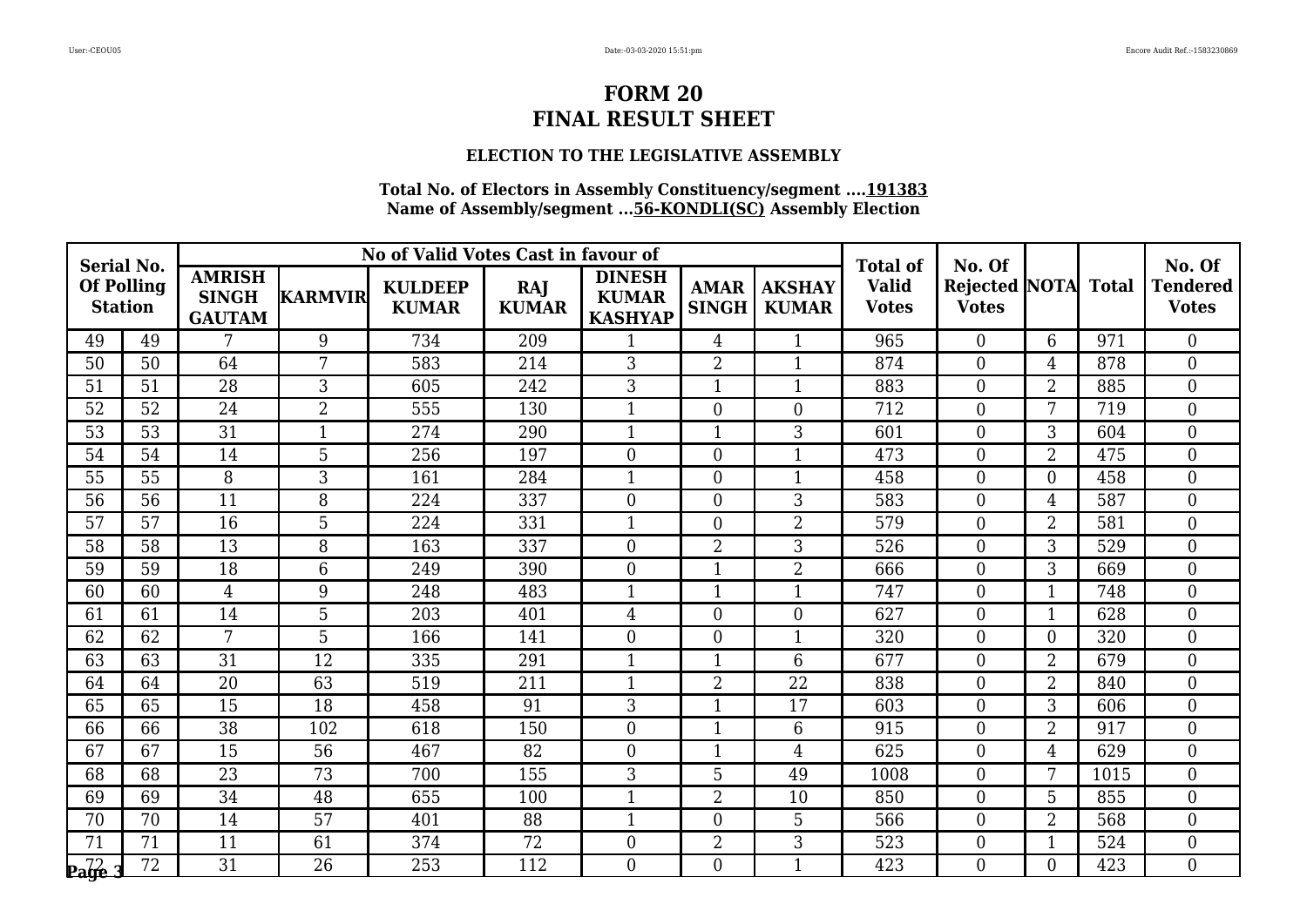## **ELECTION TO THE LEGISLATIVE ASSEMBLY**

| <b>Serial No.</b>                   |                 |                                                |                 | No of Valid Votes Cast in favour of |                            |                                                 |                                                              |                | <b>Total of</b>              | No. Of                              |                |      | No. Of                          |
|-------------------------------------|-----------------|------------------------------------------------|-----------------|-------------------------------------|----------------------------|-------------------------------------------------|--------------------------------------------------------------|----------------|------------------------------|-------------------------------------|----------------|------|---------------------------------|
| <b>Of Polling</b><br><b>Station</b> |                 | <b>AMRISH</b><br><b>SINGH</b><br><b>GAUTAM</b> | <b>KARMVIR</b>  | <b>KULDEEP</b><br><b>KUMAR</b>      | <b>RAJ</b><br><b>KUMAR</b> | <b>DINESH</b><br><b>KUMAR</b><br><b>KASHYAP</b> | <b>AKSHAY</b><br><b>AMAR</b><br><b>SINGH</b><br><b>KUMAR</b> |                | <b>Valid</b><br><b>Votes</b> | Rejected NOTA Total<br><b>Votes</b> |                |      | <b>Tendered</b><br><b>Votes</b> |
| 73                                  | 73              | 53                                             | 86              | 537                                 | 131                        | $\overline{2}$                                  | $\theta$                                                     | $\overline{4}$ | 813                          | $\overline{0}$                      | $\overline{4}$ | 817  | $\theta$                        |
| 74                                  | 74              | 98                                             | 65              | 580                                 | 208                        | $\overline{0}$                                  | $\overline{0}$                                               | 3              | 954                          | $\overline{0}$                      | 5              | 959  | $\overline{0}$                  |
| 75                                  | 75              | 63                                             | 49              | 451                                 | 147                        | $\mathbf{1}$                                    | 3                                                            | $\mathbf{1}$   | 715                          | $\overline{0}$                      | $\overline{4}$ | 719  | $\mathbf{0}$                    |
| 76                                  | 76              | $\overline{56}$                                | 22              | 466                                 | 412                        | $\overline{0}$                                  | $\mathbf{1}$                                                 | 5              | 962                          | $\boldsymbol{0}$                    |                | 963  | $\overline{0}$                  |
| 77                                  | 77              | 19                                             | 56              | 382                                 | 321                        | $\overline{2}$                                  | $\overline{0}$                                               | $\overline{0}$ | 780                          | $\boldsymbol{0}$                    | $\overline{2}$ | 782  | $\overline{0}$                  |
| 78                                  | 78              | 16                                             | 77              | 478                                 | 118                        | $\overline{0}$                                  | $\overline{0}$                                               | $\overline{3}$ | 692                          | $\overline{0}$                      | $\overline{4}$ | 696  | $\overline{0}$                  |
| 79                                  | 79              | 26                                             | 65              | 505                                 | 107                        | $\mathbf{1}$                                    | $\overline{2}$                                               | 18             | 724                          | $\boldsymbol{0}$                    | $\overline{2}$ | 726  | $\theta$                        |
| 80                                  | 80              | 19                                             | 49              | 407                                 | 150                        | $\overline{0}$                                  | $\mathbf{1}$                                                 | $\overline{2}$ | 628                          | $\boldsymbol{0}$                    | $\theta$       | 628  | $\overline{0}$                  |
| 81                                  | 81              | $\overline{30}$                                | 34              | 403                                 | 131                        | $\overline{2}$                                  | $\boldsymbol{0}$                                             | 11             | 611                          | $\boldsymbol{0}$                    | 1              | 612  | $\overline{0}$                  |
| 82                                  | 82              | 16                                             | 38              | 459                                 | 337                        | $\mathbf{1}$                                    | 3                                                            | 3              | 857                          | $\boldsymbol{0}$                    | 4              | 861  | $\theta$                        |
| 83                                  | 83              | 15                                             | 50              | 332                                 | 151                        | $\overline{2}$                                  | $\overline{1}$                                               | $\mathbf{1}$   | 552                          | $\boldsymbol{0}$                    | $\overline{4}$ | 556  | $\overline{0}$                  |
| 84                                  | 84              | 9                                              | 33              | 295                                 | 275                        | $\mathbf{1}$                                    | $\mathbf{1}$                                                 | $\overline{0}$ | 614                          | $\boldsymbol{0}$                    | 5              | 619  | $\overline{0}$                  |
| 85                                  | 85              | 12                                             | 19              | 313                                 | 489                        | 3                                               | $\overline{4}$                                               | $\overline{4}$ | 844                          | $\overline{0}$                      | 5              | 849  | $\theta$                        |
| 86                                  | 86              | 13                                             | 44              | 470                                 | 84                         | $\overline{2}$                                  | $\overline{0}$                                               | $\overline{0}$ | 613                          | $\boldsymbol{0}$                    | 3              | 616  | $\overline{0}$                  |
| 87                                  | 87              | 8                                              | 72              | 255                                 | 57                         | $\overline{0}$                                  | 3                                                            | $\mathbf{1}$   | 396                          | $\boldsymbol{0}$                    |                | 397  | $\theta$                        |
| 88                                  | 88              | 42                                             | 68              | 571                                 | 150                        | $\mathbf{1}$                                    | $\overline{0}$                                               | $\overline{2}$ | 834                          | $\boldsymbol{0}$                    | 3              | 837  | $\mathbf{0}$                    |
| 89                                  | 89              | 17                                             | 11              | 1004                                | 36                         | $\boldsymbol{0}$                                | 5                                                            | $\overline{2}$ | 1075                         | $\boldsymbol{0}$                    | $\overline{4}$ | 1079 | $\overline{0}$                  |
| 90                                  | 90              | $\overline{21}$                                | $\overline{50}$ | 767                                 | 98                         | $\mathbf{1}$                                    | $\overline{2}$                                               | $\overline{2}$ | 941                          | $\overline{0}$                      | 7              | 948  | $\theta$                        |
| 91                                  | 91              | 37                                             | 21              | 819                                 | 28                         | $\overline{0}$                                  | $\overline{0}$                                               | $\overline{0}$ | 905                          | $\boldsymbol{0}$                    |                | 906  | $\overline{0}$                  |
| 92                                  | 92              | 19                                             | 10              | 865                                 | 18                         | $\boldsymbol{0}$                                | $\overline{0}$                                               | $\mathbf{0}$   | 912                          | $\boldsymbol{0}$                    | $\mathbf 1$    | 913  | $\overline{0}$                  |
| 93                                  | 93              | 18                                             | 157             | 475                                 | 63                         | $\mathbf{1}$                                    | $\overline{0}$                                               | $\mathbf{1}$   | 715                          | $\overline{0}$                      | $\mathbf 1$    | 716  | $\theta$                        |
| 94                                  | 94              | 16                                             | 59              | 626                                 | 83                         | $\overline{2}$                                  | $\overline{0}$                                               | $\overline{2}$ | 788                          | $\boldsymbol{0}$                    | $\overline{0}$ | 788  | $\overline{0}$                  |
| 95                                  | $\overline{95}$ | $\overline{23}$                                | 13              | 351                                 | 334                        | $\mathbf{1}$                                    | $\overline{0}$                                               | 6              | 728                          | $\boldsymbol{0}$                    | 1              | 729  | $\mathbf{0}$                    |
| <b>Page</b>                         | 96              | $\overline{31}$                                | 18              | 416                                 | 195                        | $\overline{0}$                                  | 3                                                            | 7              | 670                          | $\Omega$                            | 3              | 673  | $\Omega$                        |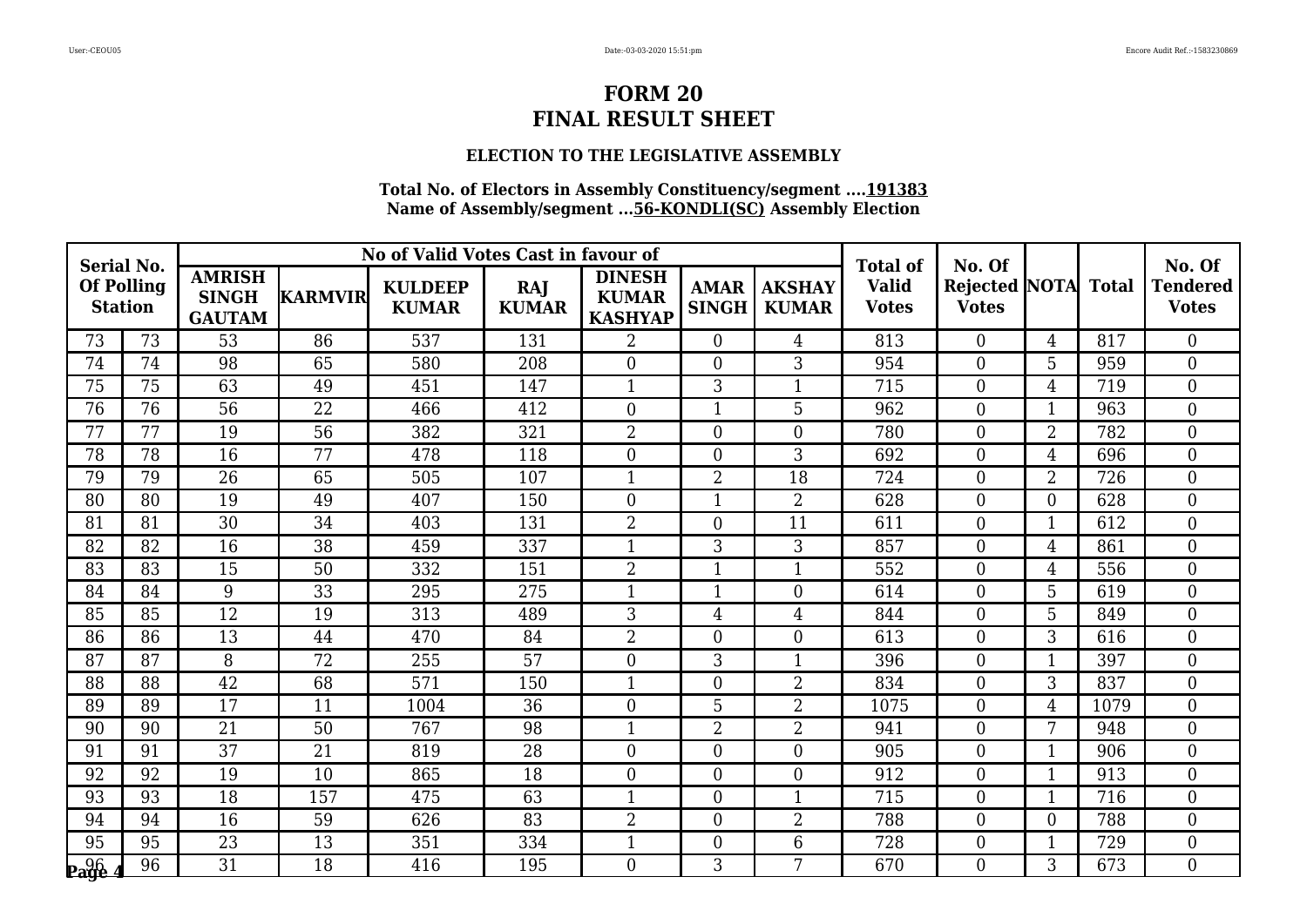## **ELECTION TO THE LEGISLATIVE ASSEMBLY**

| <b>Serial No.</b>                   |     |                                                |                 | No of Valid Votes Cast in favour of |                            |                                                 |                             |                               | <b>Total of</b>              |                  | No. Of<br><b>Rejected NOTA</b><br><b>Total</b><br>882<br>$\overline{0}$<br>$\mathbf{1}$<br>$\boldsymbol{0}$<br>2<br>584<br>$\overline{0}$<br>$\mathbf{0}$<br>428<br>$\overline{0}$<br>936<br>4 |      |                                           |  |  |
|-------------------------------------|-----|------------------------------------------------|-----------------|-------------------------------------|----------------------------|-------------------------------------------------|-----------------------------|-------------------------------|------------------------------|------------------|------------------------------------------------------------------------------------------------------------------------------------------------------------------------------------------------|------|-------------------------------------------|--|--|
| <b>Of Polling</b><br><b>Station</b> |     | <b>AMRISH</b><br><b>SINGH</b><br><b>GAUTAM</b> | <b>KARMVIR</b>  | <b>KULDEEP</b><br><b>KUMAR</b>      | <b>RAJ</b><br><b>KUMAR</b> | <b>DINESH</b><br><b>KUMAR</b><br><b>KASHYAP</b> | <b>AMAR</b><br><b>SINGH</b> | <b>AKSHAY</b><br><b>KUMAR</b> | <b>Valid</b><br><b>Votes</b> | <b>Votes</b>     |                                                                                                                                                                                                |      | No. Of<br><b>Tendered</b><br><b>Votes</b> |  |  |
| 97                                  | 97  | 36                                             | 22              | 273                                 | 546                        | 3                                               | $\mathbf{1}$                | $\theta$                      | 881                          |                  |                                                                                                                                                                                                |      | $\theta$                                  |  |  |
| 98                                  | 98  | 24                                             | 13              | 272                                 | 270                        | $\Omega$                                        | 1                           | $\overline{2}$                | 582                          |                  |                                                                                                                                                                                                |      | $\mathbf{0}$                              |  |  |
| 99                                  | 99  | 16                                             | $\overline{5}$  | 185                                 | 219                        | $\overline{2}$                                  | 1                           | $\boldsymbol{0}$              | 428                          |                  |                                                                                                                                                                                                |      | $\mathbf 0$                               |  |  |
| 100                                 | 100 | 22                                             | 28              | 521                                 | 354                        | 3                                               | 1                           | 3                             | 932                          |                  |                                                                                                                                                                                                |      | $\boldsymbol{0}$                          |  |  |
| 101                                 | 101 | $\overline{28}$                                | 10              | 273                                 | 271                        | 3                                               | $\overline{4}$              | 3                             | 592                          | $\overline{0}$   | 5                                                                                                                                                                                              | 597  | $\overline{0}$                            |  |  |
| 102                                 | 102 | 18                                             | 9               | 260                                 | 288                        | $\mathbf{1}$                                    | 1                           | $\overline{0}$                | 577                          | $\overline{0}$   | $\overline{4}$                                                                                                                                                                                 | 581  | $\mathbf 0$                               |  |  |
| 103                                 | 103 | 10                                             | $7\phantom{.0}$ | 266                                 | 291                        | $\mathbf{1}$                                    | 1                           | $\overline{0}$                | 576                          | $\overline{0}$   | 3                                                                                                                                                                                              | 579  | $\overline{0}$                            |  |  |
| 104                                 | 104 | 23                                             | 7               | 452                                 | 508                        | $\Omega$                                        | $\overline{0}$              | $\overline{0}$                | 990                          | $\overline{0}$   | 6                                                                                                                                                                                              | 996  | $\overline{0}$                            |  |  |
| 105                                 | 105 | 15                                             | $\overline{0}$  | 327                                 | 278                        | $\overline{0}$                                  | $\boldsymbol{0}$            | $\overline{2}$                | 622                          | $\overline{0}$   | $\overline{4}$                                                                                                                                                                                 | 626  | $\boldsymbol{0}$                          |  |  |
| 106                                 | 106 | 16                                             | 3               | 471                                 | 430                        | $\Omega$                                        | $\mathbf{1}$                | $\theta$                      | 921                          | $\overline{0}$   | $\overline{4}$                                                                                                                                                                                 | 925  | $\overline{0}$                            |  |  |
| 107                                 | 107 | 9                                              | $\overline{2}$  | 281                                 | 276                        | $\Omega$                                        | $\theta$                    | $\overline{0}$                | 568                          | $\boldsymbol{0}$ | 3                                                                                                                                                                                              | 571  | $\overline{0}$                            |  |  |
| 108                                 | 108 | 24                                             | 3               | 505                                 | 530                        | 4                                               | $\overline{0}$              | $\overline{2}$                | 1068                         | $\boldsymbol{0}$ | 8                                                                                                                                                                                              | 1076 | $\overline{0}$                            |  |  |
| 109                                 | 109 | 17                                             | $\overline{2}$  | 438                                 | 399                        | $\overline{0}$                                  | $\mathbf{1}$                | $\mathbf{1}$                  | 858                          | $\overline{0}$   | $\mathbf{0}$                                                                                                                                                                                   | 858  | $\boldsymbol{0}$                          |  |  |
| 110                                 | 110 | 25                                             | $\overline{4}$  | 435                                 | 319                        | $\overline{2}$                                  | $\mathbf{0}$                | $\mathbf{1}$                  | 786                          | $\overline{0}$   | $\overline{4}$                                                                                                                                                                                 | 790  | $\overline{0}$                            |  |  |
| 111                                 | 111 | 33                                             | 13              | 506                                 | 423                        | $\overline{2}$                                  | $\overline{0}$              | $\mathbf{1}$                  | 978                          | $\boldsymbol{0}$ | 4                                                                                                                                                                                              | 982  | $\overline{0}$                            |  |  |
| 112                                 | 112 | 41                                             | $6\phantom{.}6$ | 479                                 | 423                        | 1                                               | $\overline{0}$              | 1                             | 951                          | $\overline{0}$   | 1                                                                                                                                                                                              | 952  | $\overline{0}$                            |  |  |
| 113                                 | 113 | 24                                             | 3               | 469                                 | 328                        | $\Omega$                                        | $\overline{0}$              | $\boldsymbol{0}$              | 824                          | $\overline{0}$   | $\overline{4}$                                                                                                                                                                                 | 828  | $\overline{0}$                            |  |  |
| 114                                 | 114 | $\overline{20}$                                | $\overline{2}$  | 413                                 | 375                        | $\Omega$                                        | $\overline{0}$              | $\overline{0}$                | 810                          | $\overline{0}$   | 9                                                                                                                                                                                              | 819  | $\theta$                                  |  |  |
| 115                                 | 115 | 25                                             | 9               | 435                                 | 351                        | $\overline{2}$                                  | 1                           | $\overline{0}$                | 823                          | $\overline{0}$   | 6                                                                                                                                                                                              | 829  | $\overline{0}$                            |  |  |
| 116                                 | 116 | 36                                             | 3               | 448                                 | 380                        | 1                                               | $\overline{0}$              | $\mathbf{1}$                  | 869                          | $\overline{0}$   | 6                                                                                                                                                                                              | 875  | $\mathbf{0}$                              |  |  |
| 117                                 | 117 | 33                                             | $\overline{4}$  | 441                                 | 389                        | 3                                               | $\theta$                    | $\overline{0}$                | 870                          | $\overline{0}$   | 3                                                                                                                                                                                              | 873  | $\theta$                                  |  |  |
| 118                                 | 118 | 49                                             | 13              | 385                                 | 378                        | 1                                               | 1                           | 1                             | 828                          | $\overline{0}$   | 2                                                                                                                                                                                              | 830  | $\mathbf{0}$                              |  |  |
| 119                                 | 119 | 12                                             | 11              | 290                                 | 389                        | $\mathbf{1}$                                    | $\mathbf{1}$                | $\overline{2}$                | 706                          | $\overline{0}$   | $\mathbf{1}$                                                                                                                                                                                   | 707  | $\boldsymbol{0}$                          |  |  |
| $\frac{120}{2}$                     | 120 | 34                                             | 24              | 440                                 | 361                        | $\Omega$                                        | $\Omega$                    | $\mathbf{1}$                  | 860                          | $\overline{0}$   | 3                                                                                                                                                                                              | 863  | $\Omega$                                  |  |  |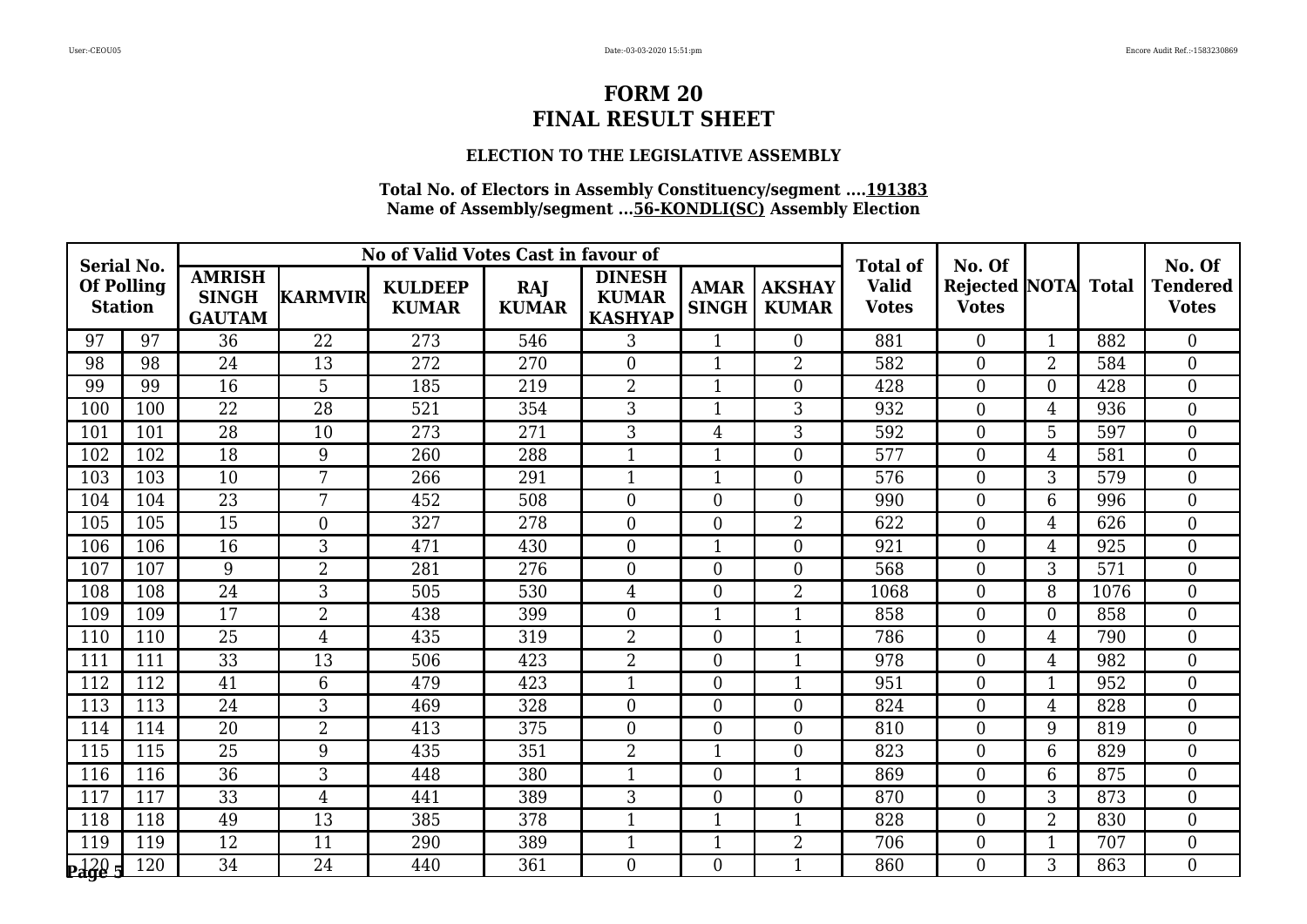## **ELECTION TO THE LEGISLATIVE ASSEMBLY**

| <b>Serial No.</b>                                               |     |                                                |                 | No of Valid Votes Cast in favour of |                            |                                                 |                             |                               | <b>Total of</b>              | No. Of                               |                |              | No. Of                          |
|-----------------------------------------------------------------|-----|------------------------------------------------|-----------------|-------------------------------------|----------------------------|-------------------------------------------------|-----------------------------|-------------------------------|------------------------------|--------------------------------------|----------------|--------------|---------------------------------|
| <b>Of Polling</b><br><b>Station</b>                             |     | <b>AMRISH</b><br><b>SINGH</b><br><b>GAUTAM</b> | <b>KARMVIR</b>  | <b>KULDEEP</b><br><b>KUMAR</b>      | <b>RAJ</b><br><b>KUMAR</b> | <b>DINESH</b><br><b>KUMAR</b><br><b>KASHYAP</b> | <b>AMAR</b><br><b>SINGH</b> | <b>AKSHAY</b><br><b>KUMAR</b> | <b>Valid</b><br><b>Votes</b> | <b>Rejected NOTA</b><br><b>Votes</b> |                | <b>Total</b> | <b>Tendered</b><br><b>Votes</b> |
| 121                                                             | 121 | 64                                             | 26              | 371                                 | 506                        | 3                                               | $\mathbf{1}$                | $\overline{0}$                | 971                          | $\overline{0}$                       | 7              | 978          | $\theta$                        |
| 122                                                             | 122 | 19                                             | 10              | 217                                 | 322                        | $\overline{0}$                                  | $\overline{0}$              |                               | 569                          | $\boldsymbol{0}$                     |                | 570          | $\overline{0}$                  |
| 123                                                             | 123 | 25                                             | 16              | 232                                 | 288                        | $\mathbf{1}$                                    | $\overline{0}$              | $\boldsymbol{0}$              | 562                          | $\overline{0}$                       | 3              | 565          | $\boldsymbol{0}$                |
| 124                                                             | 124 | 8                                              | $\overline{0}$  | 176                                 | 327                        | $\overline{0}$                                  | $\overline{0}$              | $\overline{4}$                | 515                          | $\boldsymbol{0}$                     | $\overline{2}$ | 517          | $\mathbf{0}$                    |
| 125                                                             | 125 | $\overline{15}$                                | $\overline{2}$  | 184                                 | 336                        | $\overline{0}$                                  | $\overline{0}$              | $\overline{2}$                | 539                          | $\boldsymbol{0}$                     | 3              | 542          | $\overline{0}$                  |
| 126                                                             | 126 | 34                                             | $\overline{17}$ | 391                                 | 427                        | 7                                               | $\overline{2}$              | $\overline{4}$                | 882                          | $\overline{0}$                       | 3              | 885          | $\mathbf{0}$                    |
| 127                                                             | 127 | 61                                             | 36              | 295                                 | 456                        | $\overline{0}$                                  | 1                           | 6                             | 855                          | $\boldsymbol{0}$                     | $\overline{2}$ | 857          | $\overline{0}$                  |
| 128                                                             | 128 | 39                                             | 16              | 320                                 | 345                        | $\overline{2}$                                  | 1                           | $\overline{4}$                | 727                          | $\boldsymbol{0}$                     | 1              | 728          | $\boldsymbol{0}$                |
| 129                                                             | 129 | 21                                             | 8               | 281                                 | 382                        | $\boldsymbol{0}$                                | $\overline{0}$              | $\overline{2}$                | 694                          | $\boldsymbol{0}$                     | 3              | 697          | $\mathbf{0}$                    |
| 130                                                             | 130 | 18                                             | $\overline{4}$  | 230                                 | 424                        | $\mathbf{1}$                                    | $\overline{2}$              | $\theta$                      | 679                          | $\overline{0}$                       | 1              | 680          | $\overline{0}$                  |
| 131                                                             | 131 | 16                                             | 3               | 187                                 | 390                        | 3                                               | $\theta$                    | $\overline{0}$                | 599                          | $\overline{0}$                       | $\overline{2}$ | 601          | $\mathbf{0}$                    |
| 132                                                             | 132 | 26                                             | 10              | 275                                 | 345                        | $\overline{0}$                                  | $\overline{0}$              | $\boldsymbol{0}$              | 656                          | $\overline{0}$                       | 5              | 661          | $\overline{0}$                  |
| 133                                                             | 133 | 30                                             | 9               | 435                                 | 594                        | $\boldsymbol{0}$                                | $\mathbf{1}$                | $\overline{0}$                | 1069                         | $\boldsymbol{0}$                     | 5              | 1074         | $\mathbf{1}$                    |
| 134                                                             | 134 | 25                                             | $\overline{4}$  | 394                                 | 487                        | $\overline{0}$                                  | $\overline{0}$              | $\overline{0}$                | 910                          | $\overline{0}$                       | $\overline{2}$ | 912          | $\overline{0}$                  |
| 135                                                             | 135 | $\overline{32}$                                | 7               | 334                                 | 291                        | $\overline{0}$                                  | $\theta$                    | $\mathbf{1}$                  | 665                          | $\overline{0}$                       | 5              | 670          | $\overline{0}$                  |
| 136                                                             | 136 | 24                                             | $\overline{0}$  | 270                                 | 221                        | 1                                               | $\overline{0}$              | $\overline{2}$                | 518                          | $\boldsymbol{0}$                     | 3              | 521          | $\boldsymbol{0}$                |
| 137                                                             | 137 | 30                                             | 12              | 348                                 | 326                        | 1                                               | $\overline{0}$              | $\mathbf{1}$                  | 718                          | $\overline{0}$                       | $\theta$       | 718          | $\boldsymbol{0}$                |
| 138                                                             | 138 | 46                                             | 6               | 373                                 | 491                        | $\overline{0}$                                  | $\overline{0}$              | $\overline{0}$                | 916                          | $\overline{0}$                       | 8              | 924          | $\overline{0}$                  |
| 139                                                             | 139 | 45                                             | 3               | 293                                 | 381                        | $\overline{0}$                                  | $\Omega$                    | $\mathbf{1}$                  | 723                          | $\overline{0}$                       | 9              | 732          | $\overline{0}$                  |
| 140                                                             | 140 | 21                                             | $\overline{2}$  | 407                                 | 336                        | $\overline{0}$                                  | $\overline{2}$              | $\mathbf{1}$                  | 769                          | $\overline{0}$                       | $\overline{4}$ | 773          | $\boldsymbol{0}$                |
| 141                                                             | 141 | 12                                             | 10              | 421                                 | 431                        | $\overline{2}$                                  | $\overline{0}$              | $\mathbf{1}$                  | 877                          | $\overline{0}$                       | $\mathbf{1}$   | 878          | $\overline{0}$                  |
| 142                                                             | 142 | 19                                             | 7               | 353                                 | 370                        | 3                                               | $\overline{0}$              | 8                             | 760                          | $\boldsymbol{0}$                     | 5              | 765          | $\mathbf{0}$                    |
| $14\overline{3}$                                                | 143 | 6                                              | $\mathbf{1}$    | 248                                 | 309                        | $\overline{2}$                                  | $\boldsymbol{0}$            | $\boldsymbol{0}$              | 566                          | $\boldsymbol{0}$                     | $\overline{2}$ | 568          | $\mathbf{0}$                    |
| $P_{\text{a}}\overset{144}{\phantom{1}\phantom{1}\phantom{1}}6$ | 144 | $\overline{16}$                                | 7               | 415                                 | 429                        | 1                                               | $\mathbf{1}$                | $\overline{2}$                | 871                          | $\overline{0}$                       | $\mathbf{1}$   | 872          | $\overline{0}$                  |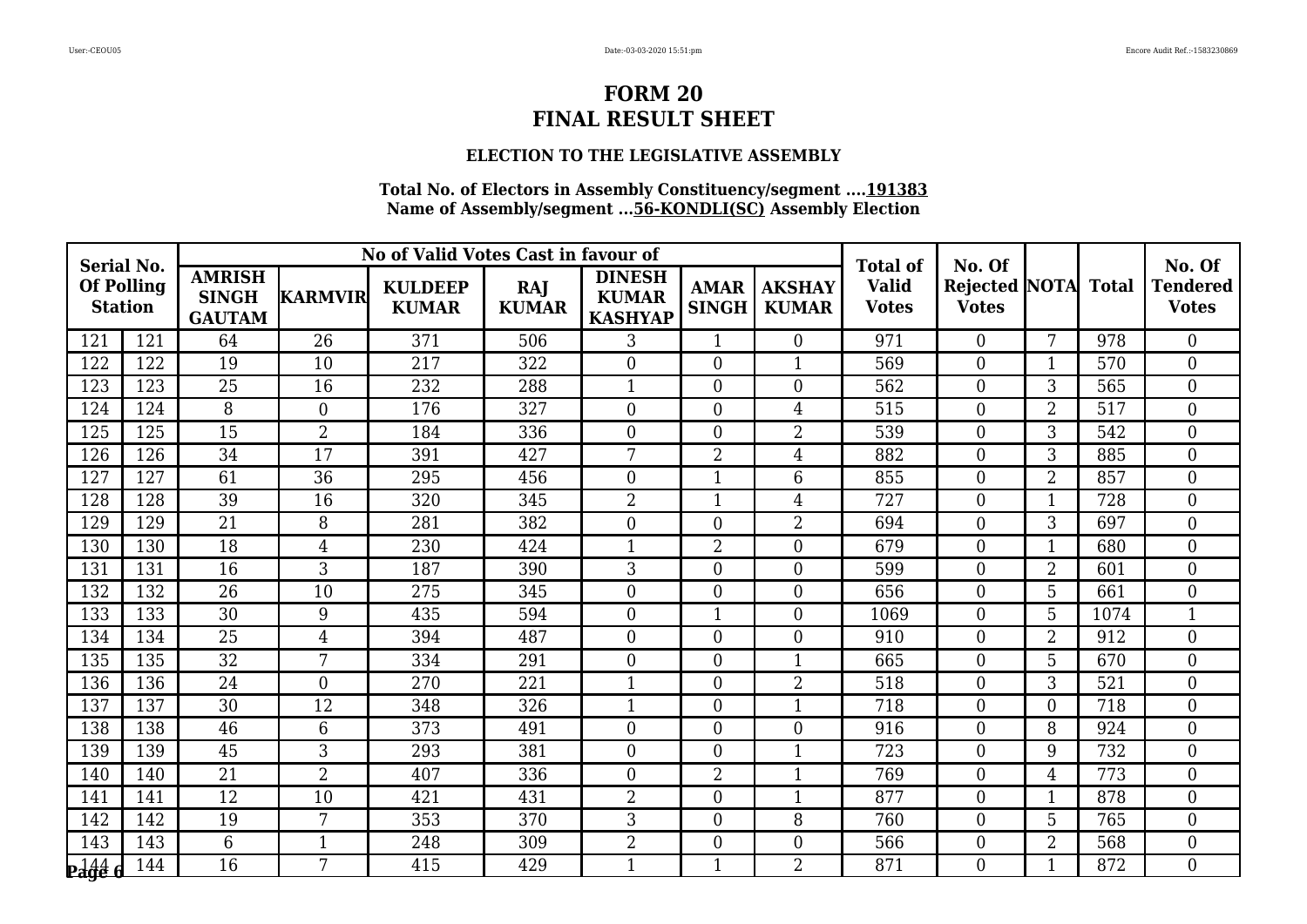## **ELECTION TO THE LEGISLATIVE ASSEMBLY**

| <b>Serial No.</b> |                   |                                                |                | No of Valid Votes Cast in favour of |                            |                                                 |                             |                               | <b>Total of</b>              | No. Of                                     |                |     | No. Of                          |
|-------------------|-------------------|------------------------------------------------|----------------|-------------------------------------|----------------------------|-------------------------------------------------|-----------------------------|-------------------------------|------------------------------|--------------------------------------------|----------------|-----|---------------------------------|
| <b>Station</b>    | <b>Of Polling</b> | <b>AMRISH</b><br><b>SINGH</b><br><b>GAUTAM</b> | <b>KARMVIR</b> | <b>KULDEEP</b><br><b>KUMAR</b>      | <b>RAJ</b><br><b>KUMAR</b> | <b>DINESH</b><br><b>KUMAR</b><br><b>KASHYAP</b> | <b>AMAR</b><br><b>SINGH</b> | <b>AKSHAY</b><br><b>KUMAR</b> | <b>Valid</b><br><b>Votes</b> | <b>Rejected NOTA</b> Total<br><b>Votes</b> |                |     | <b>Tendered</b><br><b>Votes</b> |
| 145               | 145               | 18                                             | 10             | 362                                 | 522                        |                                                 | $\Omega$                    | $\mathbf{1}$                  | 914                          | $\overline{0}$                             | 3              | 917 | $\theta$                        |
| 146               | 146               | 21                                             | 3              | 317                                 | 368                        | 1                                               | $\mathbf{1}$                | $\mathbf{1}$                  | 712                          | $\overline{0}$                             | 4              | 716 | $\overline{0}$                  |
| 147               | 147               | $\overline{7}$                                 | $\overline{4}$ | 176                                 | 359                        | $\overline{2}$                                  | $\mathbf{1}$                | $\overline{2}$                | 551                          | $\boldsymbol{0}$                           | $\overline{2}$ | 553 | $\overline{0}$                  |
| 148               | 148               | 17                                             | 18             | 466                                 | 458                        | $\overline{0}$                                  | $\overline{0}$              | $\overline{3}$                | 962                          | $\overline{0}$                             | 5              | 967 | $\overline{0}$                  |
| 149               | 149               | 15                                             | $\overline{0}$ | 180                                 | 281                        | $\overline{0}$                                  | $\overline{0}$              | $\overline{0}$                | 476                          | $\overline{0}$                             | $\mathbf 1$    | 477 | $\overline{0}$                  |
| 150               | 150               | 15                                             | $\mathbf{1}$   | 169                                 | 252                        | $\overline{0}$                                  | $\overline{0}$              | $\boldsymbol{0}$              | 437                          | $\boldsymbol{0}$                           | 3              | 440 | $\overline{0}$                  |
| 151               | 151               | 32                                             | $\overline{0}$ | 427                                 | 309                        | $\overline{0}$                                  | $\overline{0}$              | $\mathbf{1}$                  | 769                          | $\boldsymbol{0}$                           | 9              | 778 | $\overline{0}$                  |
| 152               | 152               | $\overline{31}$                                | $\mathbf{1}$   | 380                                 | 398                        |                                                 | $\theta$                    | $\overline{0}$                | 811                          | $\overline{0}$                             | 8              | 819 | $\overline{0}$                  |
| 153               | 153               | $\overline{20}$                                | $\overline{3}$ | 164                                 | 256                        | $\overline{0}$                                  | $\overline{0}$              | $\mathbf{1}$                  | 444                          | $\overline{0}$                             | 3              | 447 | $\overline{0}$                  |
| 154               | 154               | 23                                             | $\overline{0}$ | 198                                 | 326                        | $\overline{2}$                                  | $\overline{0}$              | $\mathbf{1}$                  | 550                          | $\boldsymbol{0}$                           | 3              | 553 | $\overline{0}$                  |
| 155               | 155               | 27                                             | $\mathbf{1}$   | 282                                 | 410                        | $\overline{0}$                                  | $\overline{0}$              | $\boldsymbol{0}$              | 720                          | $\boldsymbol{0}$                           | $\overline{4}$ | 724 | $\overline{0}$                  |
| 156               | 156               | 20                                             | $\overline{0}$ | 332                                 | 417                        | $\overline{0}$                                  | $\overline{1}$              | $\theta$                      | 770                          | $\overline{0}$                             | 4              | 774 | $\theta$                        |
| 157               | 157               | 14                                             | $\mathbf{1}$   | 180                                 | 226                        | $\overline{0}$                                  | $\overline{0}$              | $\mathbf{1}$                  | 422                          | $\overline{0}$                             | 3              | 425 | $\overline{0}$                  |
| 158               | 158               | 20                                             | $\overline{0}$ | 210                                 | 289                        | $\overline{0}$                                  | $\overline{0}$              | $\overline{2}$                | 521                          | $\boldsymbol{0}$                           | 5              | 526 | $\overline{0}$                  |
| 159               | 159               | 21                                             | $\mathbf{1}$   | 283                                 | 445                        | $\mathbf{1}$                                    | $\overline{0}$              | 3                             | 754                          | $\overline{0}$                             | 6              | 760 | $\overline{0}$                  |
| 160               | 160               | 13                                             | 5              | 226                                 | 139                        |                                                 | $\overline{0}$              | $\overline{0}$                | 384                          | $\overline{0}$                             | 3              | 387 | $\overline{0}$                  |
| 161               | 161               | 40                                             | $\mathbf{1}$   | 266                                 | 456                        | $\mathbf{1}$                                    | $\mathbf{1}$                | $\mathbf{1}$                  | 766                          | $\overline{0}$                             | 14             | 780 | $\overline{0}$                  |
| 162               | 162               | $\overline{21}$                                | $\overline{0}$ | 244                                 | 406                        | $\overline{2}$                                  | $\overline{0}$              | $\overline{0}$                | 673                          | $\overline{0}$                             | $\overline{2}$ | 675 | $\mathbf{1}$                    |
| 163               | 163               | 66                                             | $\overline{2}$ | 297                                 | 520                        | $\overline{0}$                                  | $\mathbf{1}$                | $\overline{0}$                | 886                          | $\boldsymbol{0}$                           | 6              | 892 | $\overline{0}$                  |
| 164               | 164               | 43                                             | 6              | 226                                 | 316                        | $\overline{2}$                                  | $\overline{2}$              | $\overline{2}$                | 597                          | $\overline{0}$                             | 10             | 607 | $\overline{0}$                  |
| 165               | 165               | 60                                             | 10             | 218                                 | 260                        | $\overline{0}$                                  | $\mathbf{1}$                | $\overline{0}$                | 549                          | $\overline{0}$                             | $\theta$       | 549 | $\overline{0}$                  |
| 166               | 166               | 34                                             | 13             | 233                                 | 229                        | $\overline{0}$                                  | $\mathbf 1$                 | $\overline{0}$                | 510                          | $\boldsymbol{0}$                           |                | 511 | $\overline{0}$                  |
| 167               | 167               | 40                                             | 10             | 266                                 | 252                        | 3                                               | $\overline{2}$              | $\mathbf{1}$                  | 574                          | $\overline{0}$                             | $\overline{2}$ | 576 | $\overline{0}$                  |
| $\frac{168}{2}$   | 168               | $\overline{24}$                                | $\Omega$       | 234                                 | 369                        | $\Omega$                                        | $\overline{0}$              | $\mathbf{1}$                  | 628                          | $\Omega$                                   | $\overline{2}$ | 630 | $\Omega$                        |